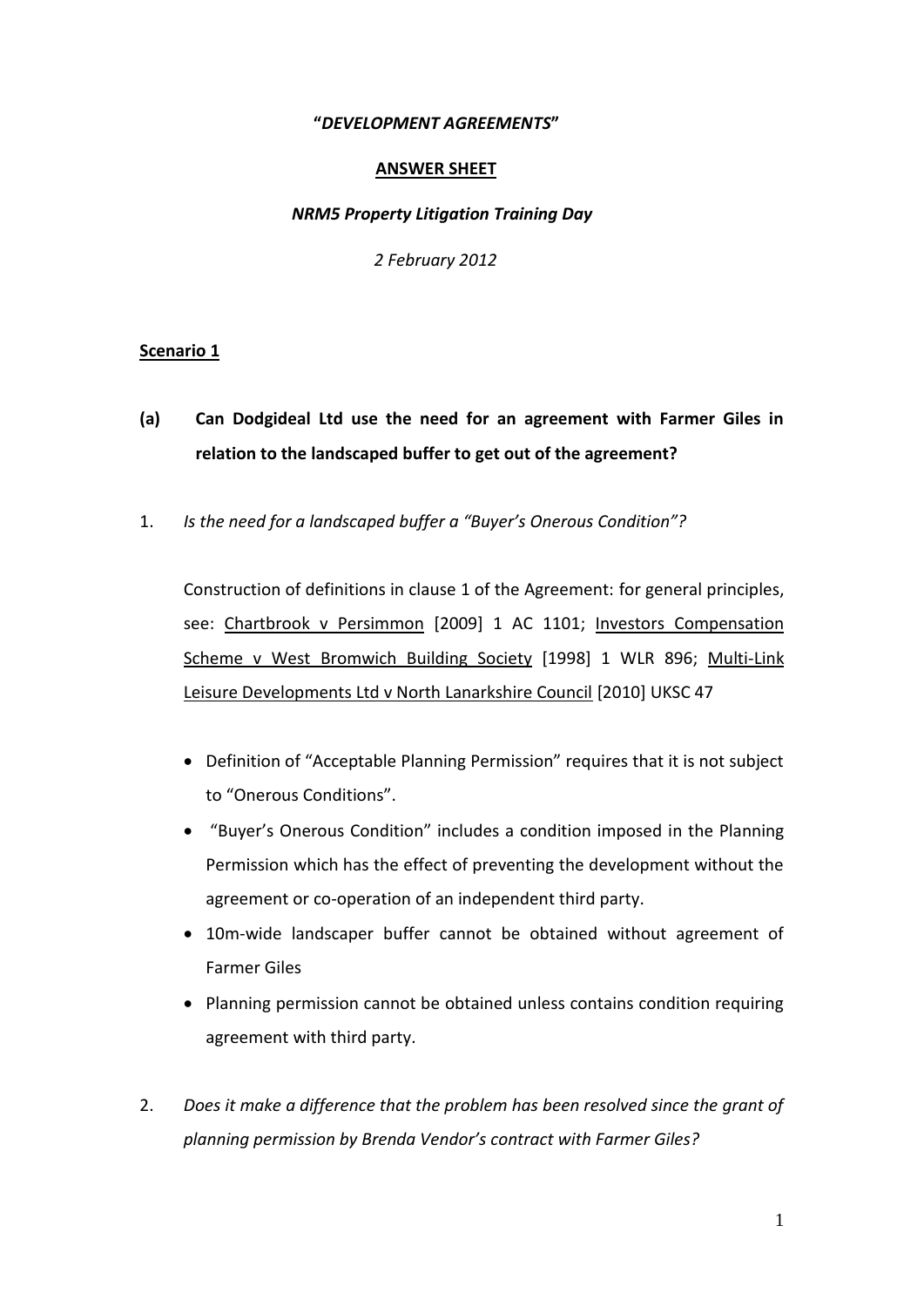- The Planning Permission still contains the Buyer's Onerous Condition: the subsequent contract with Farmer Giles does not alter the nature of the planning permission as granted.
- 2. *Does it make a difference that Dodgideal Ltd has been privy to the correspondence between Brenda Vendor and Farmer Giles?*

General principles of promissory estoppel: Hughes v Metropolitan Railway (1877) 2 App. Cas. 439; Central London Property Trust Ltd v High Trees House Ltd [1947] KB 130:

- (a) a legal relationship giving rise to rights and duties between the parties
- (b) a promise or a representation by one party that he will not enforce against the other his strict legal rights arising out of that relationship
- (c) an intention on the part of the former part that the latter will rely on the representation
- (d) such reliance by the latter party
- (e) inequitable for the first party to go back on his promise.

See also MW Trustees Ltd v Tellular [2011] L & TR 19 at [40]-[42] which suggests that waiver (in this context) has similar requirements.

 Brenda Vendor will probably not be able to establish an estoppel or waiver. If the correspondence has made clear that Brenda Vendor and Farmer Giles were deliberately waiting until after the grant of planning permission to enter into their contract, then Brenda Vendor might argue that Dodgideal Ltd has, by remaining silent, represented that it will not enforce its strict legal right to say that a contract with Farmer Giles must precede the planning permission before it is an Acceptable Planning Permission and that Brenda Vendor has changed her position in reliance upon that representation, by failing to press for an earlier contract with Farmer Giles. But it is very difficult to imply a sufficiently clear and unequivocal representation from silence alone (Allied Marine Transport v Vale do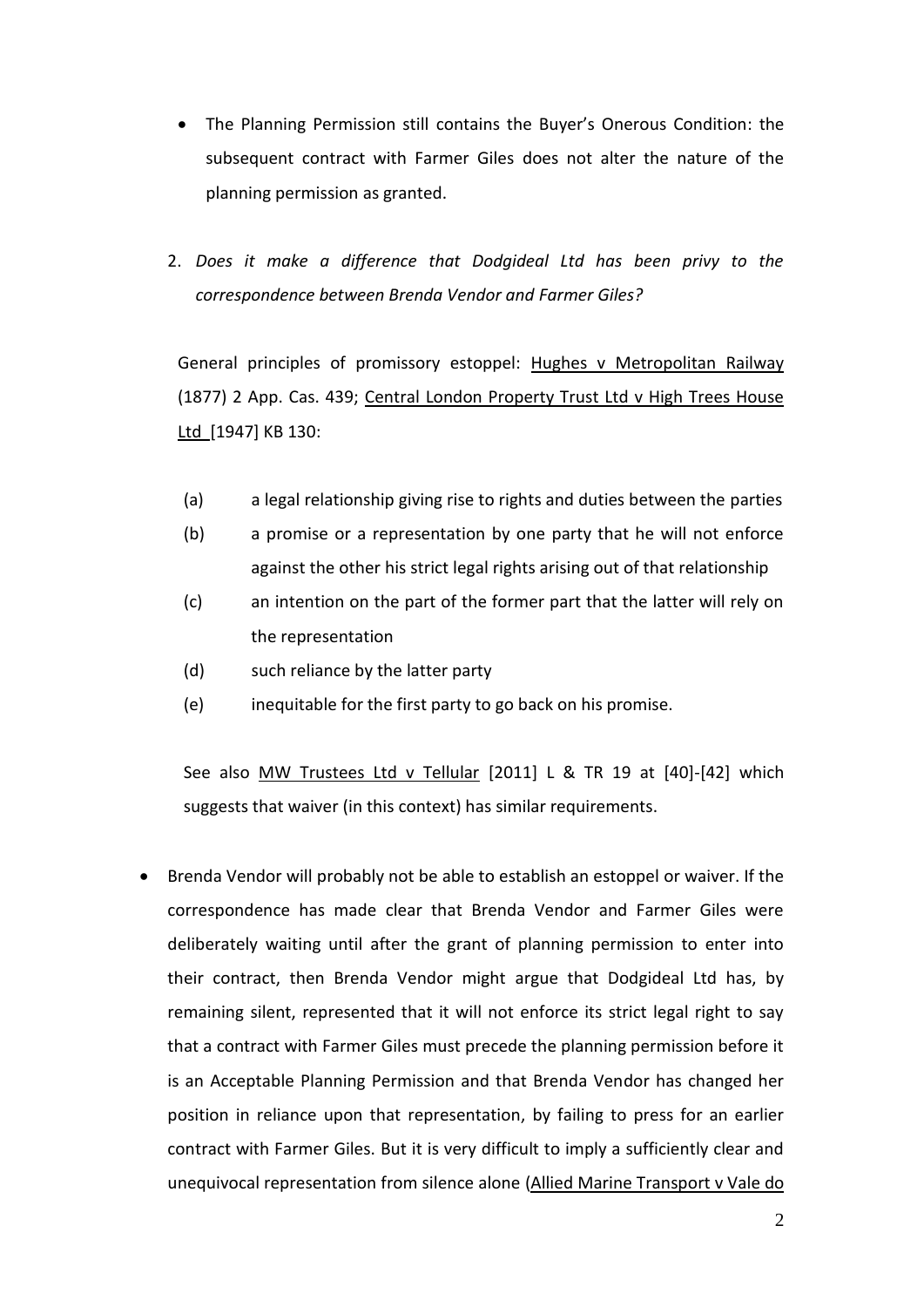Rio Doce Navegacao SA (The Leonidas D) [1985] 1 WLR 925 at 937) and only if it was clear from the correspondence that Brenda Vendor was labouring under a mistake (for example that she could not enter into a contract with Farmer Giles before planning permission was granted) is an estoppel likely to succeed: see Moorgate Mercantile v Twitchings [1977] AC 890 at 903B; Youell v Bland Welch & Co Ltd (No 2) [1990] 2 Lloyd's Rep 431 at 452.

- See also the effect of clause 12.1 on any claim of estoppel or waiver, discussed below.
- 4. *What steps does Dodgideal Ltd need to take to rely on the defective Planning Permission?*
	- Clause 3.3 provides the Buyer shall notify the Seller of whether a condition is a Buyer's Onerous Condition within 10 Working Days of receiving notice of the condition
	- Planning permission was granted on 9 January 2012
	- Time for notification under clause 3.3 will expire on 23 January 2012
	- Notice will need to be served by 23 January 2012
	- But is it necessary to serve notice at all? Clause 3.3 does not specify what the consequence is of a failure to serve notice and it is perhaps not the case that Dodgideal is prevented from relying upon the lack of an Acceptable Planning Permission by virtue of a failure to serve notice.

# **(b) Can Dodgideal Ltd use the fall in price to less than £275,000 per acre to get out of the agreement?**

1. *What does clause 6.4 mean? Does it give Brenda Vendor or Dodgideal Ltd – or both - the right to terminate the agreement?*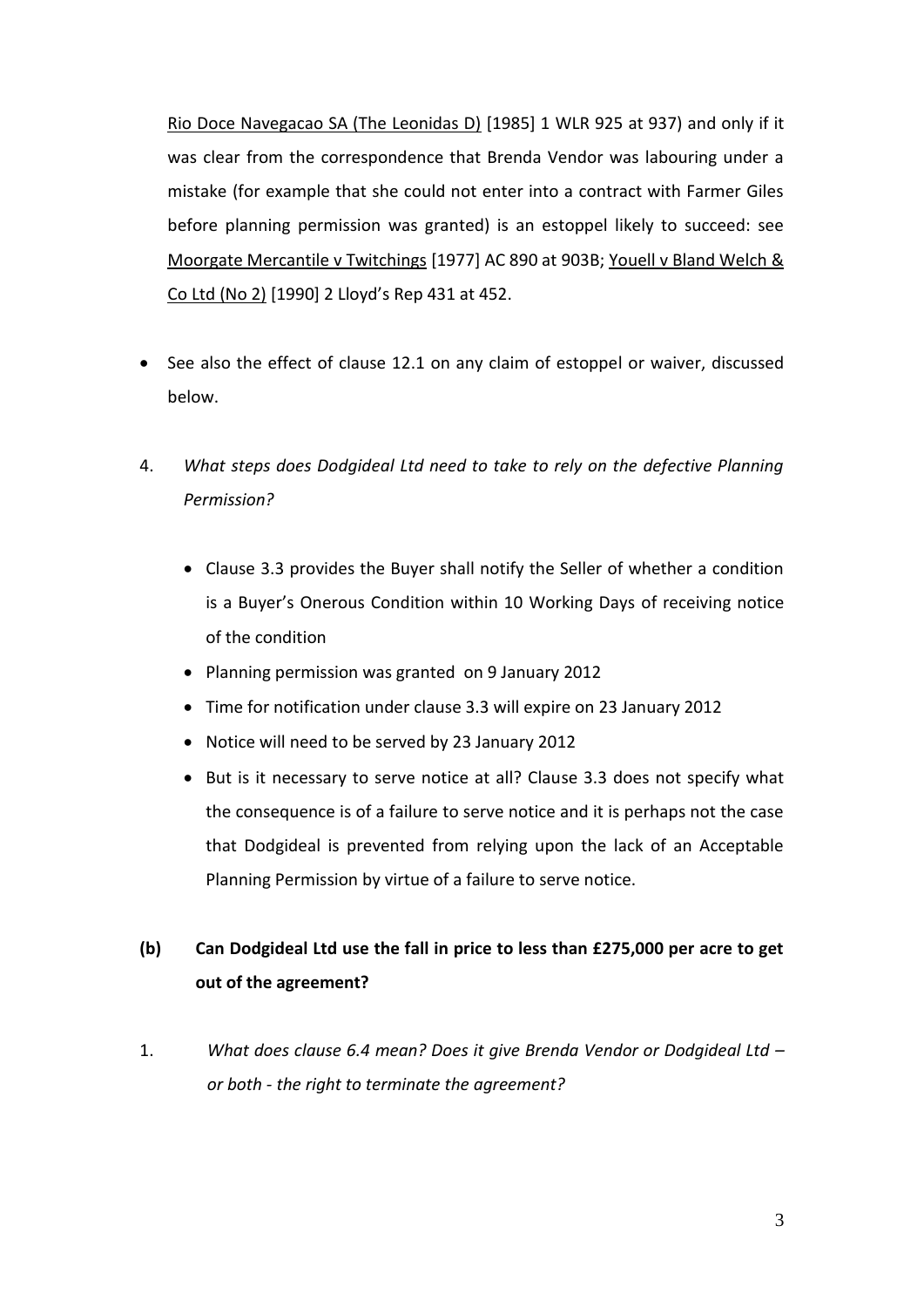- Clause  $6.4$  to which clause  $6.1$  is subject is ambiguous. Brenda Vendor wants to argue that it gives her a unilateral right to terminate the Agreement and she can point to the phrase "then the Seller shall not be obliged to sell the Property" in support of that. However, on that basis it is difficult to know what the second part of the clause is intended to achieve. Dodgideal Ltd wants to argue that if the price falls below £275,000 per acre, the bi-lateral agreement is turned into a call option, which it has the choice whether or not to exercise. This is not a straightforward argument to make, and would rest on the second part of the clause, which appears to give the Buyer a choice as to whether to pay £275,000 per acre or, it is to be implied, not to do so and to terminate the agreement.
	- None of the evidence in para.2 of the problem would be admissible on the question of construction: *Chartbrook v Persimmon*, above.
- 2. Could either party seek rectification of this provision?
	- Requirements of rectification based on mutual mistake: [Swainland](http://login.westlaw.co.uk/app/document?src=doc&linktype=ref&&context=5&crumb-action=replace&docguid=IC6E1EA11E42811DA8FC2A0F0355337E9)  [Builders Ltd v Freehold Properties Ltd \[2002\] 2 E.G.L.R. 71](http://login.westlaw.co.uk/app/document?src=doc&linktype=ref&&context=5&crumb-action=replace&docguid=IC6E1EA11E42811DA8FC2A0F0355337E9) at [33], per Peter Gibson L.J -:
	- (a) common intention, whether or not amounting to an agreement, in respect of a particular matter in the instrument to be rectified;
	- (b) there was an outward expression of accord;
	- (c) common intention continued at the time of the execution of the instrument sought to be rectified; and
	- (d) that, by mistake, the instrument did not reflect that common intention.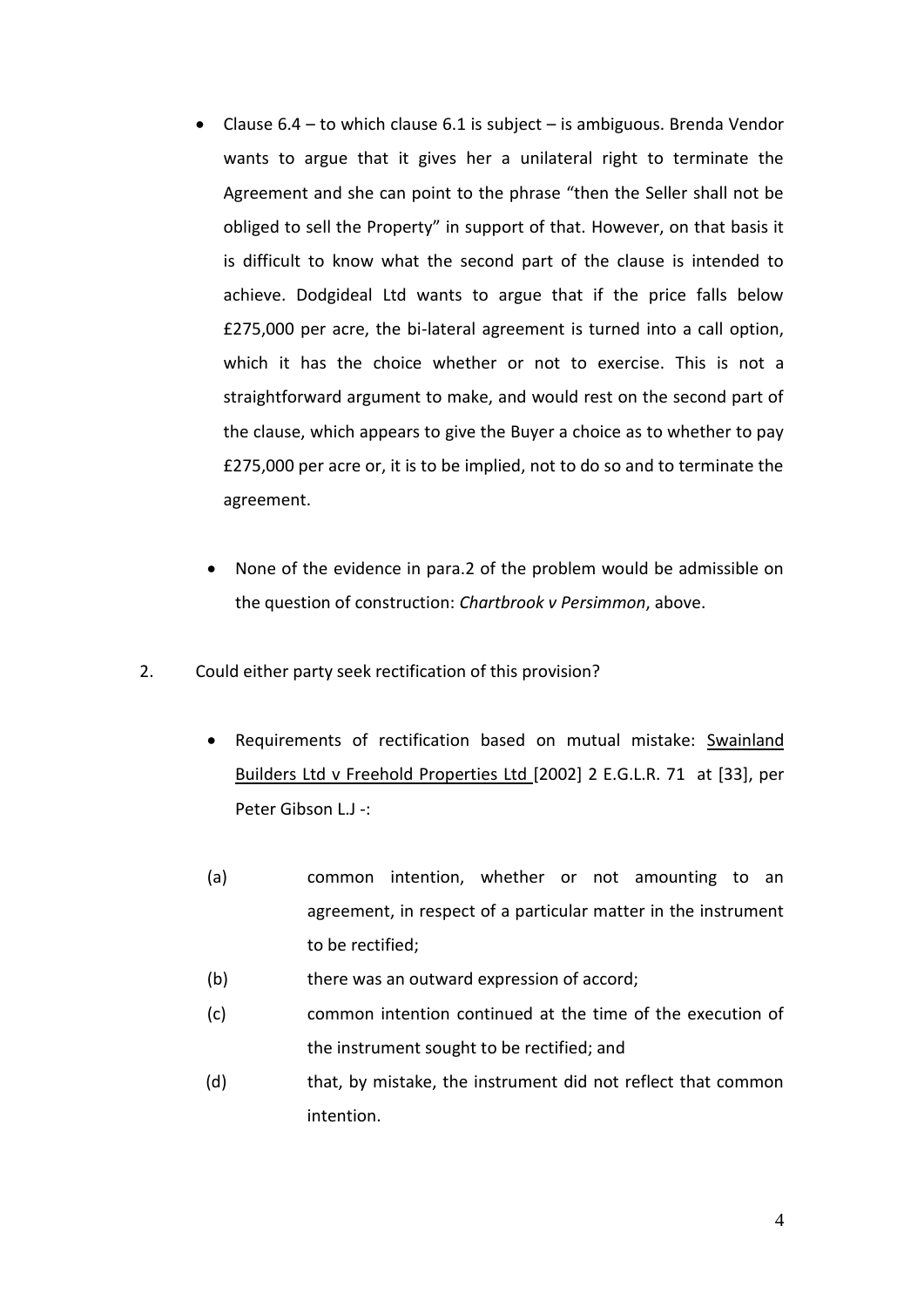Burden - convincing proof: see Joscelyne v Nissen [1970] 2 QB 86, 98 per Russell LJ giving the judgment of the CA.

See Chartbrook v Persimmon, above at [48]-[66] and Daventry DC v Daventry & District Housing Ltd [2011] EWCA Civ 1153 on the need for the common intention to be objectively ascertained (reflecting the requirement for an "outward expression of accord").

 Rectification is not available here. The communications between the parties do not show, objectively, that there was a clear and continuing common intention as to the way in which clause 6.4 was to work so as to allow for a rectification claim. The subjective intention of the parties is irrelevant but in any event both parties appear, subjectively, to have had a different understanding of the purpose of the clause.

# **(c) Can Dodgideal Ltd use the failure to satisfy the planning condition in time to get out of the agreement?**

This question concentrates on the *timing* of the planning permission – it has to be assumed that the planning permission is an Acceptable Planning Permission, whatever decision has been reached under (a).

Planning Condition Period expired on 31 December 2011; planning permission is not granted until 9 January 2012.

## 1. *Is the date of expiry of the Planning Condition Period "of the essence"?*

 Because the date relates to a condition precedent, time will be of the essence of this stipulation: Aberfoyle Plantations Ltd v Cheng [1960] AC 115 : (1) where a conditional contract of sale fixes a date for the completion of the sale, then the condition must be fulfilled by that date; (2) where a conditional contract of sale fixes no date for completion of the sale, then the condition must be fulfilled within a reasonable time;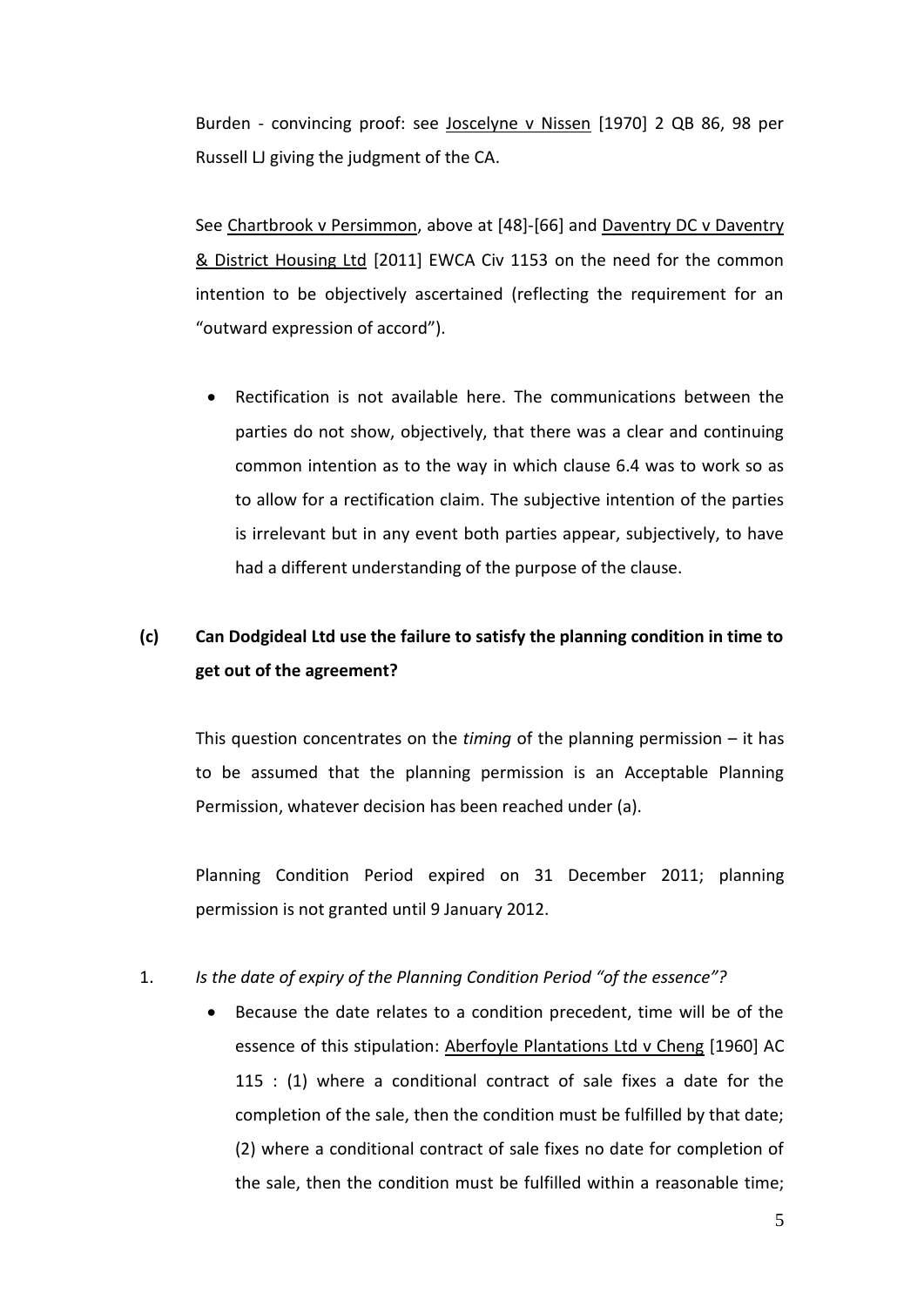(3) where a conditional contract of sale fixed (whether specifically or by reference to the date fixed for completion) the date by which the condition is to be fulfilled, then the date so fixed must be strictly adhered to, and the time allowed is not to be extended by reference to equitable principles.

- Consequently, unless for some reason (discussed below) Brenda Vendor can show that Dodgideal is prevented from relying on the absence of planning permission as at 31 December 2011, on that date Dodgideal's obligation to buy the Site fell away  $-$  it never became unconditional.
- 3. *Is Dodgideal in breach of its obligation to use reasonable endeavours as required by clause 3.2?*

General principles: Yewbelle Ltd v Green Developments Ltd [2008] 1 P&CR 17; Rhodia International Holdings [2007] 2 Lloyd's Rep 325; Hargreaves Transport v Lynch [1969] 1 WLR 215

- Reasonable endeavours requires the parties to take all steps available until those reasonable endeavours have been exhausted and to carry on would be mere repetition
- Our view is that the delay in making an application until December 2010 was a failure to use reasonable endeavours which could not be justified by the difficulty economic situation or Dodgideal's own strained resources.
- 3. *If Dodgideal Ltd is in breach of its obligations to use reasonable endeavours, does that prevent it relying upon the expiry of the Planning Condition Period?*
	- See Chitty on Contracts,  $30<sup>th</sup>$  edn, para. 12-082 and Lewison on the Interpretation of Contracts,  $4<sup>th</sup>$  edn, para. 7-10 for a discussion as to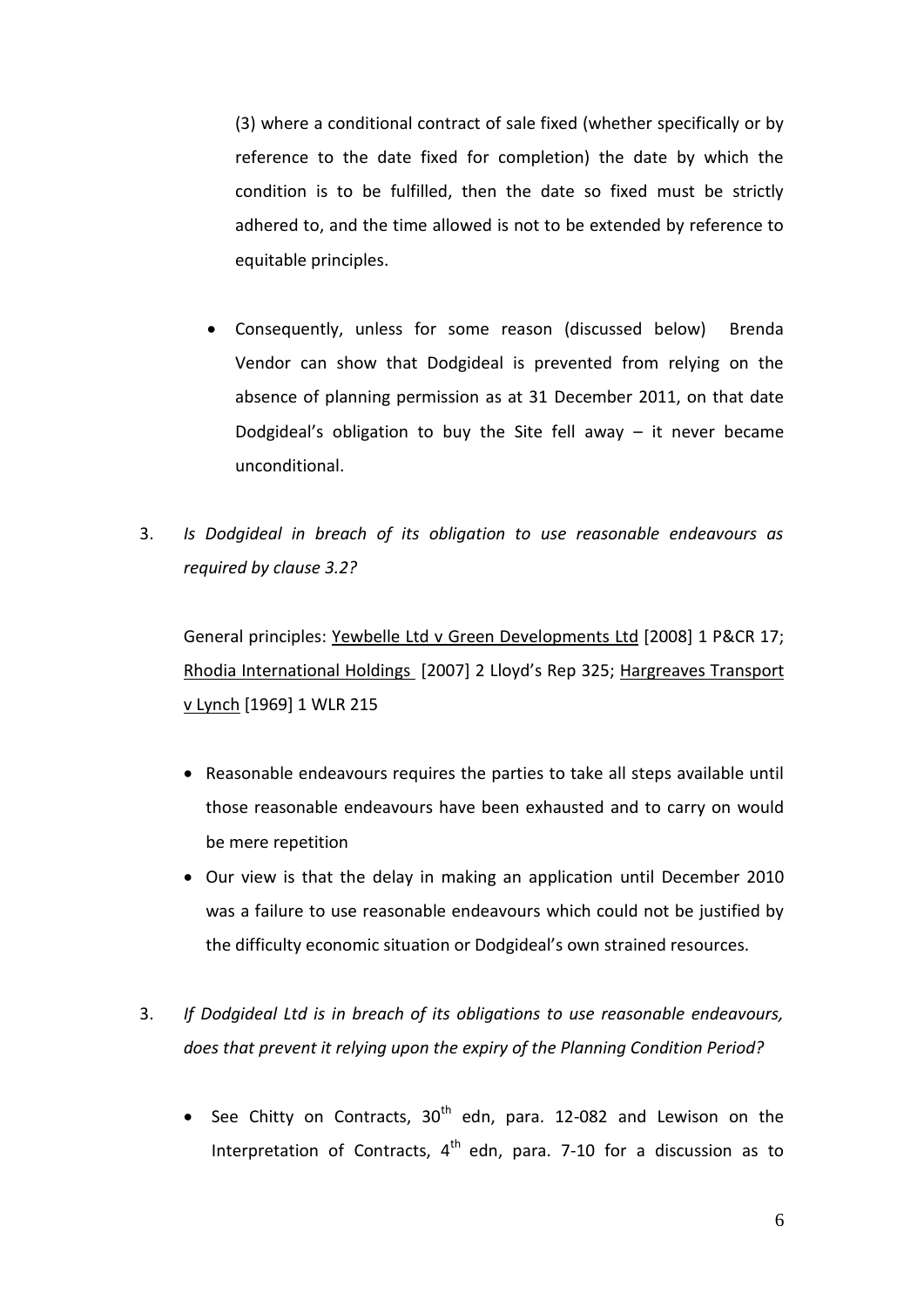whether the principle that a contracting party may not take advantage of his own wrong is (a) a principle of construction or (b) the basis for an implied term or (c) a free-standing principle of law.

- It would seem likely that the Court would imply a term preventing reliance by Dodgideal Ltd on the failure to obtain planning permission before the cut-off date when this is directly linked to its own failure to apply for that permission earlier.
- 4. *Alternatively, is Dodgideal Ltd estopped from relying on the expiry of the Planning Condition Period, given the facts in paragraph 4?*

This is perhaps a different way of making much the same point, but we are inclined to think that the argument is better put on the basis of an implied term preventing Dodgideal Ltd relying on its own breach of contract. It is, however, possible to argue that by failing to progress the planning application during 2008-late 2010, Dodgideal was representing that it would not keep Brenda Vendor to the timescales in the agreement in such a way as to lull Brenda into a false sense of security, in that she did not press for action.

5. *If Dodgideal Ltd would otherwise be estopped from relying on the expiry of the Planning Condition Period, can it use clause 12.1 to get around the estoppel?*

Clauses like clause 12.1 are becoming increasingly common features of commercial contracts. We are not aware of any authority which considers a clause like this, but an appropriately-drafted contractual provision could be said to prevent a party relying on a claim of estoppel which would otherwise be available to it: i.e such a clause gives rise to a contractual estoppel, analogous to a "no reliance" clause: see Peekay Intermark Ltd v Australia & New Zealand Banking Group Ltd [2006] 2 Lloyd's Rep 511 at [54]-[60] and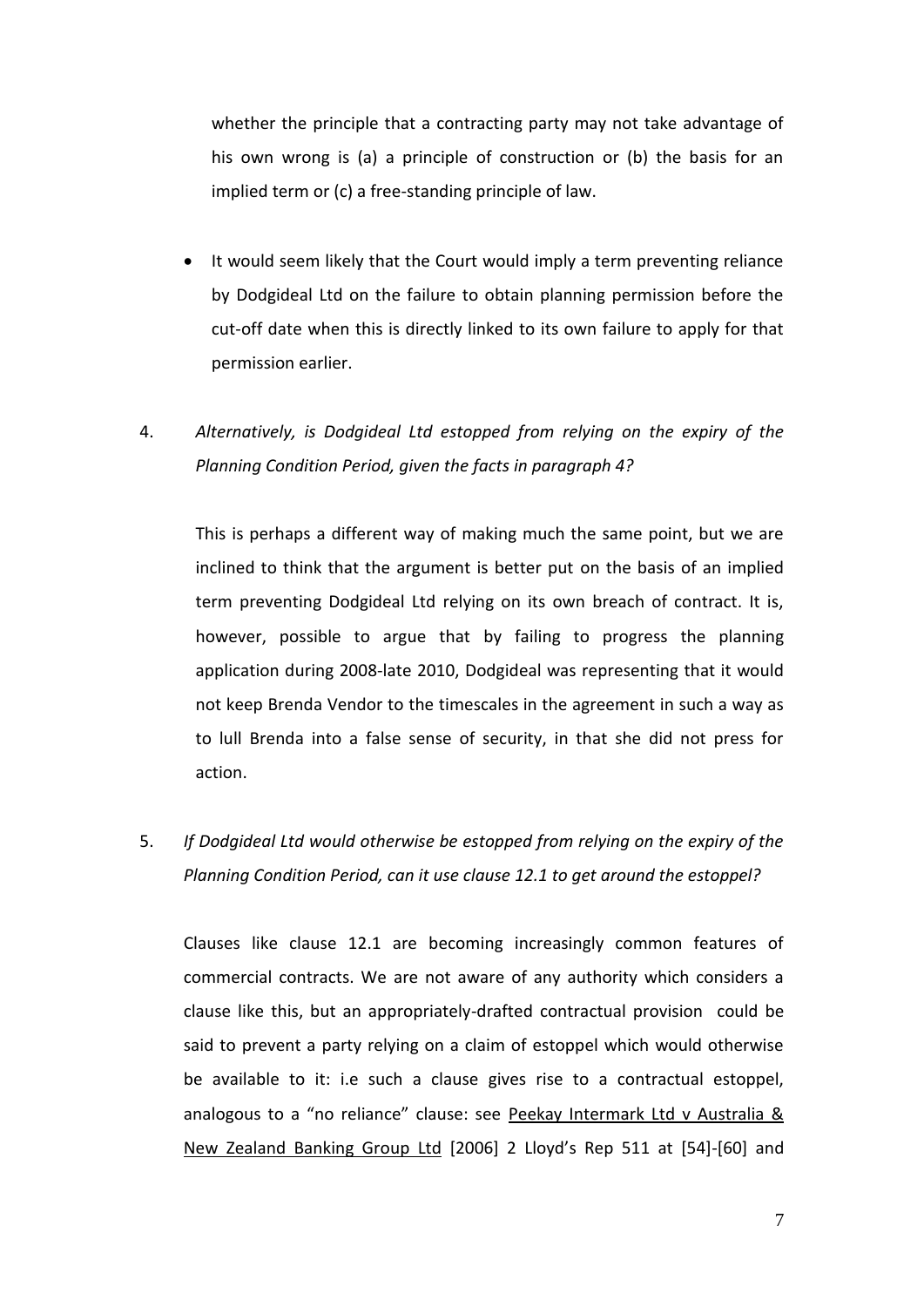FoodCo UK LLP (t/a Muffin Break) v Henry Boot Developments Ltd [2010] EWHC 358.

See also [Lloyd v MGL \(Rugby\) Ltd](http://login.westlaw.co.uk/maf/wluk/app/document?src=doc&linktype=ref&&context=63&crumb-action=replace&docguid=ID39EA9B0C7CF11DBB056B869B7107BA7) [2007] EWCA Civ 153 – appellants argued that the "entire understanding" clause in the agreement should have precluded the judge from relying on extraneous material as establishing the understanding about the development that was the necessary initial constituent of proprietary estoppel. Held: estoppel was not to be inconsistent with the entire agreement clause on the facts. But the Court of Appeal recognised that a clause in suitable terms could preclude estoppel. Facts: (i) the arrangement which formed the basis of the estoppel claim had not been "dealt with" in written agreement so that the entire understanding clause had not been engaged. Although the project in respect of the site had been mentioned in the agreement, it did not dispose of the arrangements in relation to that development. (ii) the entire understanding clause could preclude reliance only on such understandings extraneous to it as had arisen prior to its date, and there was ample evidence that the terms of the understanding had been reiterated by the appellants after the agreement had been made.

The question is, therefore, whether the claim of estoppel which Brenda Vendor might wish to make falls with in the terms of clause 12.1:

- o There appears to be no direct authority dealing with a clause such as this
- $\circ$  Query whether the Lloyd case is distinguishable as it relied on conduct *before* the agreement was entered into.
- $\circ$  It is more difficult, conceptually, for an entire agreement clause to cover *future* variations – can parties contract out of the ability to make future variations?
- $\circ$  At least one of us think that there is no reason in principle why an appropriately-drafted contractual provision could not be said to prevent a party relying on a claim of estoppel which would otherwise be available to it: i.e analogous to a "no reliance" clause.